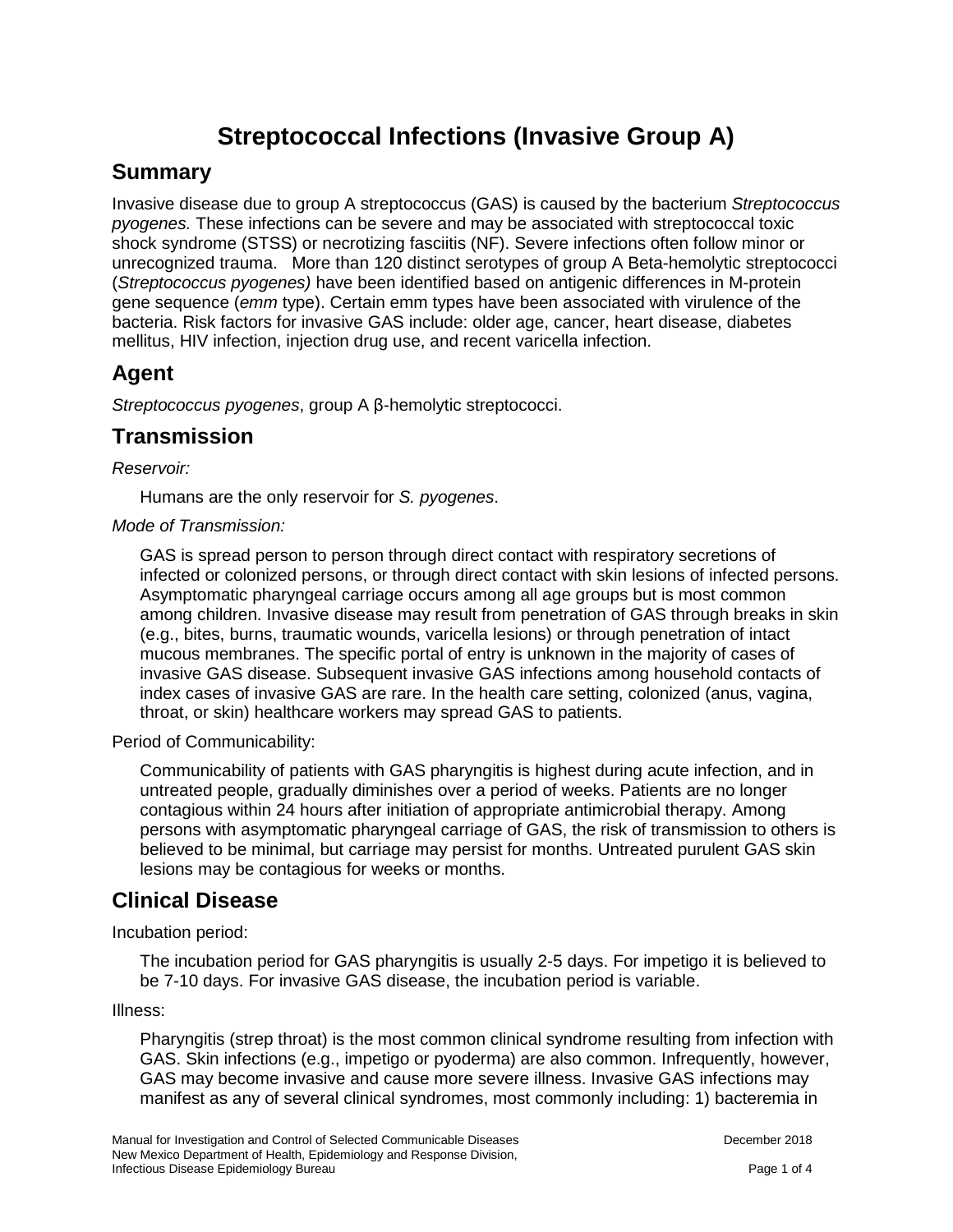association with skin/soft tissue infection, 2) bacteremia alone, 3) pneumonia, 4) necrotizing fasciitis (colloquially referred to as "flesh-eating bacteria"), and 5) streptococcal toxic shock. Meningitis due to GAS has been reported but is rare.

Postpartum invasive GAS:

Isolation of GAS during the postpartum period, from either a sterile site or a wound infection, in association with a clinical postpartum infection (e.g., endometritis). The postpartum period of interest includes all inpatient days and the first seven days after discharge.

Postsurgical invasive GAS:

Isolation of GAS during the hospital stay or during the initial seven days after discharge, from a sterile site or a surgical wound, in a postsurgical patient for whom the indication for surgery was not a preexisting GAS infection.

#### **Laboratory Diagnosis**

The diagnosis of GAS (*S. pyogenes*) is established by isolation from a normally sterile site (e.g., blood or cerebrospinal fluid or, less commonly, joint, pleural, or pericardial fluid).

#### **Treatment**

High-dose parenteral antimicrobial therapy is required for invasive GAS infections. Resistance to penicillin or cephalosporins has not been documented. For more severe cases, including toxic shock syndrome, clindamycin and intravenous immune globulin may be used. (Refer to American Academy of Pediatrics. 2018-2021 Red Book: Report of the Committee on Infectious Diseases, 31<sup>st</sup> Edition. Illinois, Academy of Pediatrics, 2018 for more information). Treatment decisions should be made by the patient's health care provider.

#### **Surveillance**

Case Definition:

*Laboratory criteria\** - Isolation of GAS (*S. pyogenes*) from a normally sterile site (e.g., blood or cerebrospinal fluid or, less commonly, joint, pleural, or pericardial fluid).

*Confirmed* - A clinically compatible case that is laboratory confirmed.

*Probable* - A clinically compatible postpartum or postsurgical case in which GAS is isolated from a wound (and not from a normally sterile site), without NF or STSS.

• Please be aware that newly developed polymerase chain reaction (PCR) testing is becoming available and may be adopted in NM laboratories.

Reporting:

Report all suspected, probable or confirmed cases to the Epidemiology and Response Division (ERD) at 505-827-0006. Information needed includes: patient's name, age, sex, race, ethnicity, home address, home phone number, occupation, and health care provider.

Case Investigation:

Use the Bacterial Meningitis Invasive Respiratory Disease (BMIRD) Form to complete the investigation. Information should also be entered into NM-EDSS per established procedures.

Sporadic cases**:** Individual cases of invasive GAS do not need to be routinely interviewed.

Postpartum / Postsurgical GAS**:** Even one case should prompt an epidemiologic investigation by the hospital's infection control personnel in conjunction with the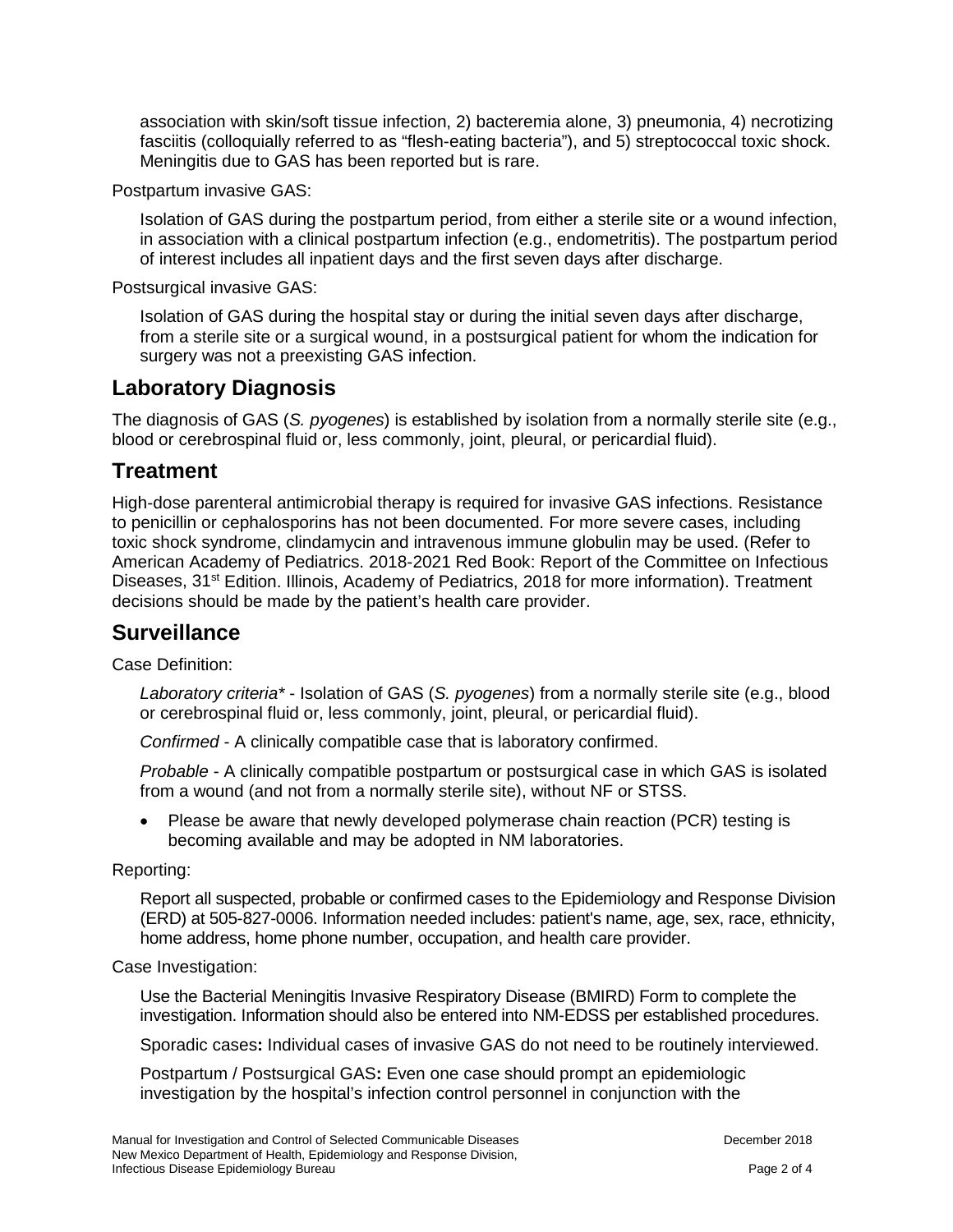Epidemiology and Response Division due to the potential for prevention of additional cases if source colonized health care personnel (HCP) can be identified and treated. In response to a single identified case, surveillance in the hospital should be enhanced and GAS isolates saved. Enhanced surveillance should involve review of microbiology records from the previous six months, consultation with obstetricians/surgeons/other providers and review of medical records to identify other possible cases, and encouraging active culturing for all suspected new cases. Current guidelines state that screening of HCP for GAS colonization may be considered for one identified case but is strongly recommended for two or more cases identified within a 6-month period.

#### **Control Measures**

The most important means of reducing spread of GAS disease is prompt identification and treatment of infections. Appropriate hand hygiene is recommended before and after contact with infected persons.

1. Case management

1.1. Isolation: Children with streptococcal pharyngitis or scarlet fever should be excluded from child care until 24 hours of appropriate antibiotic therapy has been completed.

2. Contact management

Prophylaxis:

- 2.1. Routine chemoprophylaxis is not recommended for household contacts of index patients.
- 2.2. Health care providers may choose to offer chemoprophylaxis to household contacts who are at increased risk for invasive GAS infection (e.g., aged >65 years of age, HIV infection, diabetes mellitus, varicella) or of subsequent death once infected (age >65 years.)
- 2.3. Providers who choose to prescribe chemoprophylaxis for a high-risk household contact should prescribe chemoprophylaxis for all household members since clustering of asymptomatic carriage of GAS within households is common.
- 3. Prevention
	- 3.1. If appropriate, families and close contacts of sporadic cases may be educated about signs and symptoms of GAS infections, about persons at increased risk for invasive GAS, and about varicella vaccination as a means of preventing invasive GAS as a complication of chickenpox.
	- 3.2. Immunization: Not currently available.

## **Management of Streptococcus A in Child Care Centers**

1. One case of invasive GAS in a child care or pre-school setting is not usually a cause for alarm, although it may cause anxiety among staff and parents.

- 2. Management of isolated cases
	- 2.1. Recommend that all classmates and classroom staff with signs/symptoms of pharyngitis or active skin lesions be cultured for GAS infection by their usual medical provider.